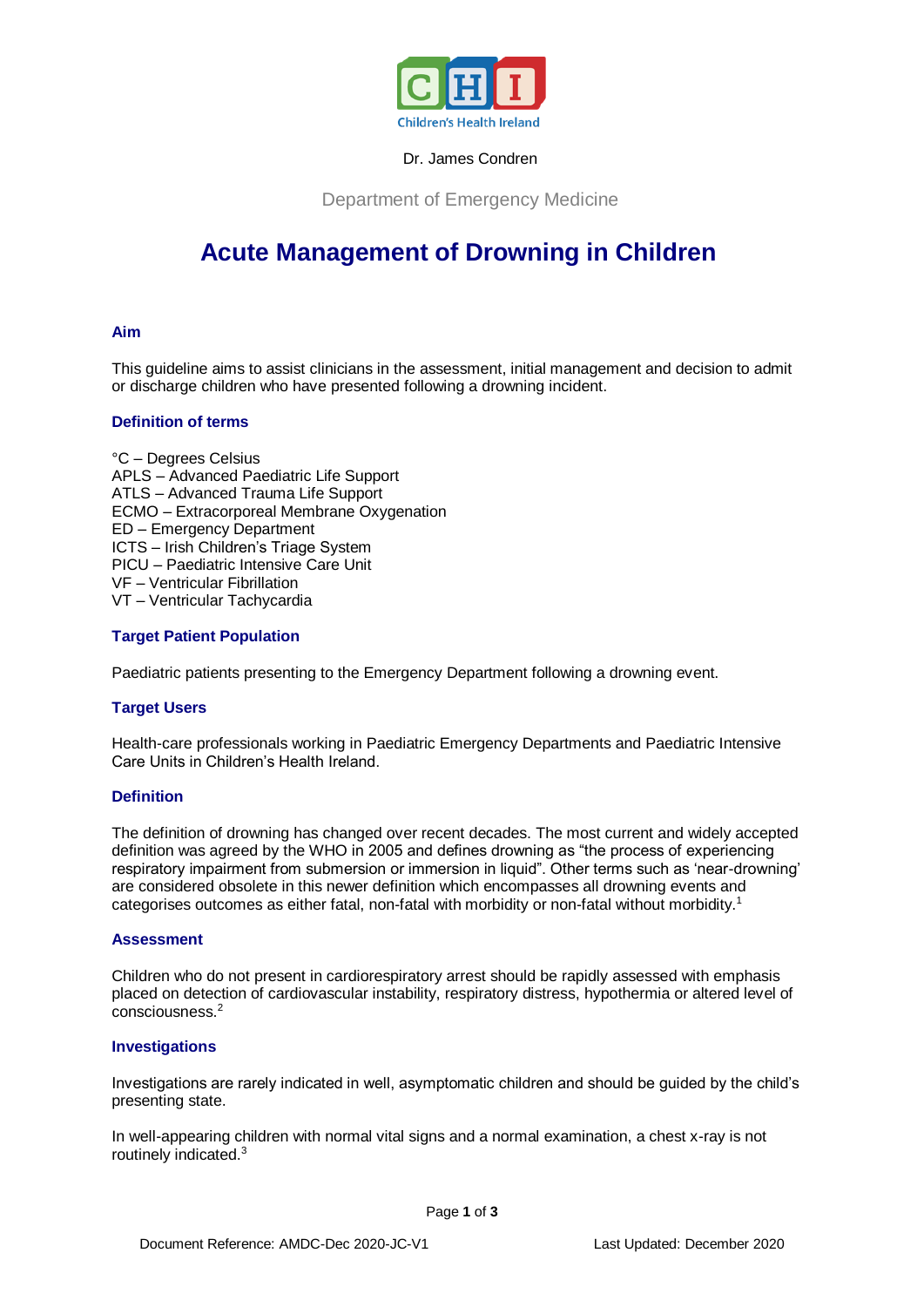

In patients with significant hypothermia ( $<$ 32 °C), there should be consideration of cardiac arrhythmia, coagulopathy, deranged electrolytes and rhabdomyolysis as a result of shivering.

# **Special Considerations**

In all patient groups, consideration of any ongoing safety concerns and referral to the Medical Social Worker on duty should be sent as necessary.

Thought should also be given to potential underlying causes of drowning in children, e.g. seizure, arrhythmia, non-accidental injury or ingestion of toxins, particularly alcohol.

## **Management**

All children who present should be given the appropriate triage category as per ICTS.

#### **Asymptomatic children**

In children who are asymptomatic at presentation an 8 hour period of observation, from the time of the event is favoured .<sup>4,5,6</sup> It is worth noting that if they are to become symptomatic, most children will develop symptoms within the first hour following a drowning incident.<sup>7</sup>

#### **Symptomatic Children**

All symptomatic children should have a primary survey performed as per APLS/ATLS protocols and action taken as issues are identified.

#### **Associated Injuries**

Overall, trauma associated with drowning occurs infrequently, however a focused clinical exam to assess for traumatic injuries should form part of the secondary survey. Injuries to the cervical spine have been observed to be the most common traumatic injury associated with drowning. As such, immobilisation should be considered until injury is ruled out either clinically or radiographically, particularly if the history is suggestive of concomitant trauma e.g. a diving related incident.<sup>8</sup>

## **Antibiotics and Tetanus Prophylaxis**

Prophylactic antibiotics have not been shown to be beneficial to victims of drowning.<sup>2</sup>

The evidence for routine tetanus prophylaxis is poor. Unless there is a wound that may be heavily contaminated, routine tetanus prophylaxis is not indicated following a drowning incident.<sup>9</sup>

## **Management of Hypothermia**

Hypothermia occurs commonly with drowning and should be effectively managed to prevent adverse effects such as ventricular arrythmias.4,5

Hypothermia can be classified as mild, moderate, or severe based on the child's core temperature.

Mild  $-32$  to  $35^{\circ}$ C Moderate  $-28$  to  $32^{\circ}$ C Severe  $- <28$ <sup>o</sup>C

Core temperature should be targeted to rise by no more than  $0.25$ - $0.5^{\circ}$ C per hour.

All children with hypothermia should have active and passive external rewarming measures in place, i.e. removal of wet clothing, increasing room temperature, use of heat lamps, heat packs or Bair huggers.

Children who have moderate hypothermia as defined above, should have continuous monitoring during rewarming as cold, acidotic blood in the peripheries returning to the central circulation can cause a reduction in temperature and pH as well as hypotension due to peripheral vasodilatation.

In moderate to severely hypothermic patients, active internal rewarming measures may be necessary.